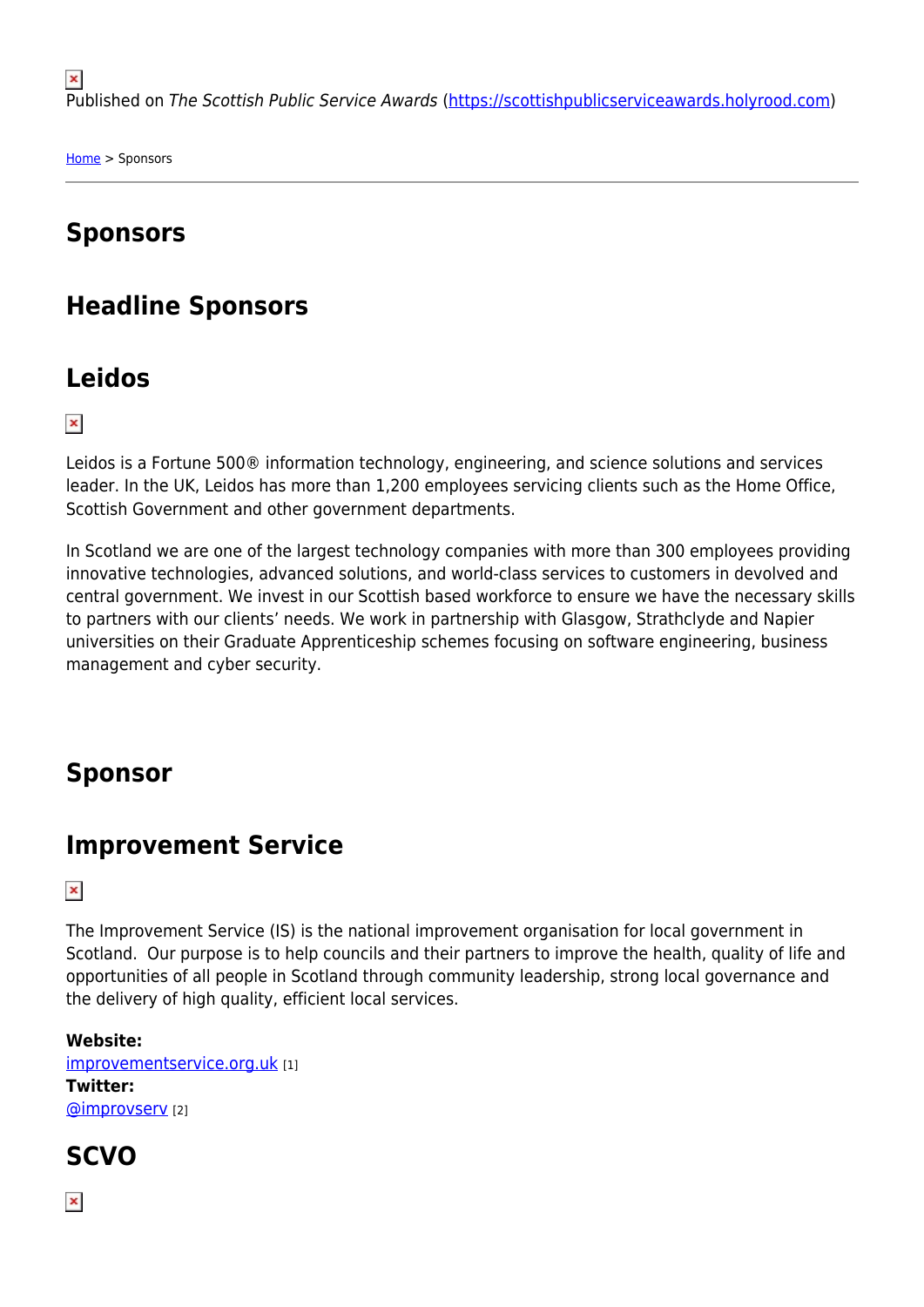The Scottish Council for Voluntary Organisations (SCVO) is the national body for Scotland's charities, voluntary organisations and social enterprises. We have 1400 members who range from individuals and grassroots groups, to Scotland-wide organisations and intermediary bodies. SCVO delivers services which help organisations across the country continue to do what they do best. Goodmoves is the recruitment advertising and careers hub for the third sector in Scotland and offers a comprehensive recruitment advertising service.

**Website:** 

[scvo.org.uk](http://scvo.org.uk/) [3] **Twitter:**  [@scvotweet](http://twitter.com/scvotweet) [4]

# **LumiraDX**

 $\pmb{\times}$ 

At LumiraDx, we make diagnostic-led care simpler and more accessible with smarter connected diagnostics and diagnostic-led care solutions, to enable better outcomes: better health, better experiences and better value.

The company launched the LumiraDx Platform in 2018 - an innovative, next generation point of care diagnostic system that combines a small, portable Instrument, advanced low-cost Test Strip and seamless digital connectivity. Proprietary technology enables it to deliver performance referenced to laboratory standard assays, while being simple and easy to use. LumiraDx Tests are produced on a bespoke, high-throughput manufacturing line to deliver precise microfluidic test strips which use small clinical samples, including capillary blood.

The LumiraDx SARS-CoV-2 Ag Test is designed to be used in health care settings to provide an aid to rapid diagnosis of COVID-19. The test uses either a nasal or nasal pharyngeal swab specimen from individuals at risk of, or with symptoms of, COVID-19 within the first 12 days of symptom onset. Clinical studies were performed at 6 sites across the US and UK with 257 subjects and demonstrated a 97.6% positive agreement and 96.6% negative agreement with RT-PCR

**Website:**  <https://www.lumiradx.com/uk-en/> [5] **Twitter: [@LumiraDx](http://twitter.com/LumiraDx)** [6]

# **XMA**

 $\pmb{\times}$ 

Our purpose is simple. To deliver IT solutions which enable customers to evolve and transform the way they work.

By understanding customer goals and expectations, we apply the right balance of compute, datacentre and print technologies, to empower connectivity, mobility, security and collaboration across the whole of the public sector. As a supplier on Scottish Government national frameworks, we fully understand and embrace current initiatives to drive digital transformation to help deliver economic growth, improve public services and prepare young learners for the future workplace.